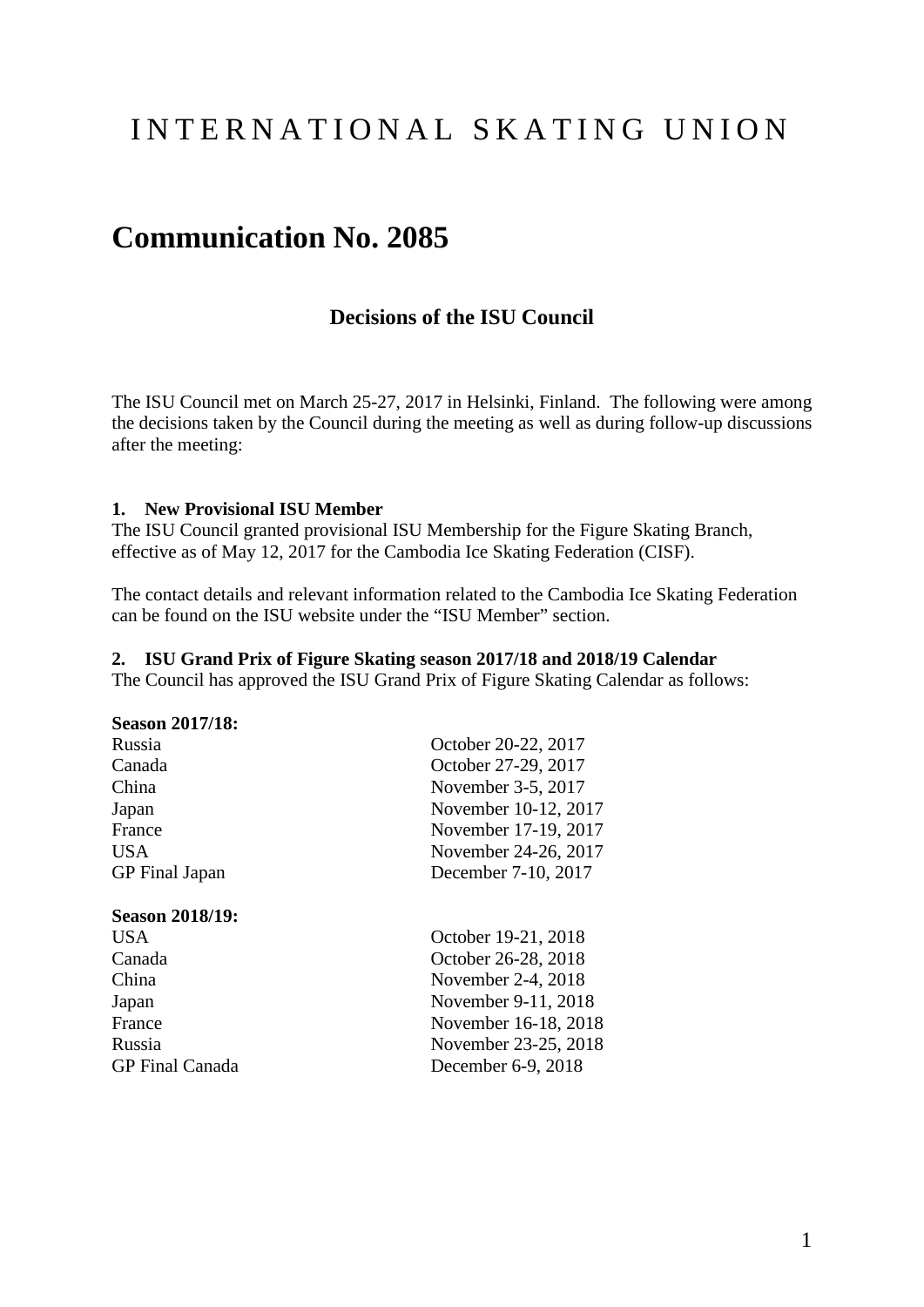### **3. Allotment ISU Figure Skating Challenger Series**

Further to ISU Communication No. 2074 and the corresponding applications received, the Council has selected the following 10 International Figure Skating Competitions for the ISU Figure Skating Challenger Series for the season 2017/18:

| U.S. International FS               | Salt Lake City, USA         | September 13-17, 2017 |
|-------------------------------------|-----------------------------|-----------------------|
| Lombardia Trophy                    | Bergamo, Italy              | September 14-17, 2017 |
| <b>Autumn Classic International</b> | Montreal, Canada            | September 20-23, 2017 |
| Ondrej Nepela Trophy                | Bratislava, Slovak Republic | September 21-23, 2017 |
| Nebelhorn Trophy                    | Oberstdorf, Germany         | September 27-30, 2017 |
| Finlandia Trophy                    | Espoo, Finland              | October 6-8, 2017     |
| Minsk-Arena Ice Star                | Minsk, Belarus              | October 27-29, 2017   |
| Warsaw Cup                          | Warsaw, Poland              | November 16-19, 2017  |
| <b>Tallinn Trophy</b>               | Tallinn, Estonia            | November 21-26, 2017  |
| Golden Spin of Zagreb               | Zagreb, Croatia             | December 6-9, 2017    |

All dates are subject to confirmation/change. For further details please refer to ISU Communication No. 2074.

## **4. ISU Junior World Cup Speed Skating 2017/18**

The Council approved the ISU Junior World Cup Speed Skating calendar as follows:

| Calgary, Canada     | August 26-27, 2017 (TBC) |  |  |
|---------------------|--------------------------|--|--|
| Inzell, Germany     | November 25-26, 2017     |  |  |
| Innsbruck, Austria  | January 27-28, 2018      |  |  |
| Salt Lake City, USA | March 2-4, 2018          |  |  |

### **5. Athletes Commission**

After the completion of the Athletes Commission elections, the Council noted the composition of the ISU Athletes Commission as follows:

- Single & Pair Skating: **John Coughlin, USA** (not actively competing)
- Ice Dance: **Alper Uçar, TUR** (still actively competing)
- Synchronized Skating: **Nathalie Lindqvist, SWE** (still actively competing)
- Short Track: **Victor Knoch, HUN** (still actively competing)
- Speed Skating: **Luiza Zlokowska, POL** (still actively competing)

The elected ISU Athletes Commission members will be invited to the June 2-4, 2017 Council meeting where the Athletes Commission will also elect its Chair and Vice Chair in line with Article 21, paragraph 2. c) of the ISU Constitution.

Considering Article 20, paragraph 1 and paragraph 2. e) of the ISU Constitution, the Council will appoint the Skaters and Coaches to join the Technical Committees as soon as possible, but latest during its Council meeting of June 2-4, 2017.

#### **6. Starting order Short Program/Dance ISU Grand Prix of Figure Skating individual events season 2017/18**

As per ISU Communication No. 2042 (Decisions of the Council Geneva September 9-20, 2016 meeting), the Council had clarified that the starting order for ISU Figure Skating Events (including the ISU Grand Prix of Figure Skating individual events and Final but excluding the ISU World Team Trophy) as well as the Olympic Winter Games (except the Olympic Figure Skating Team Event) and Winter Youth Olympic Games will be in line with the provisions of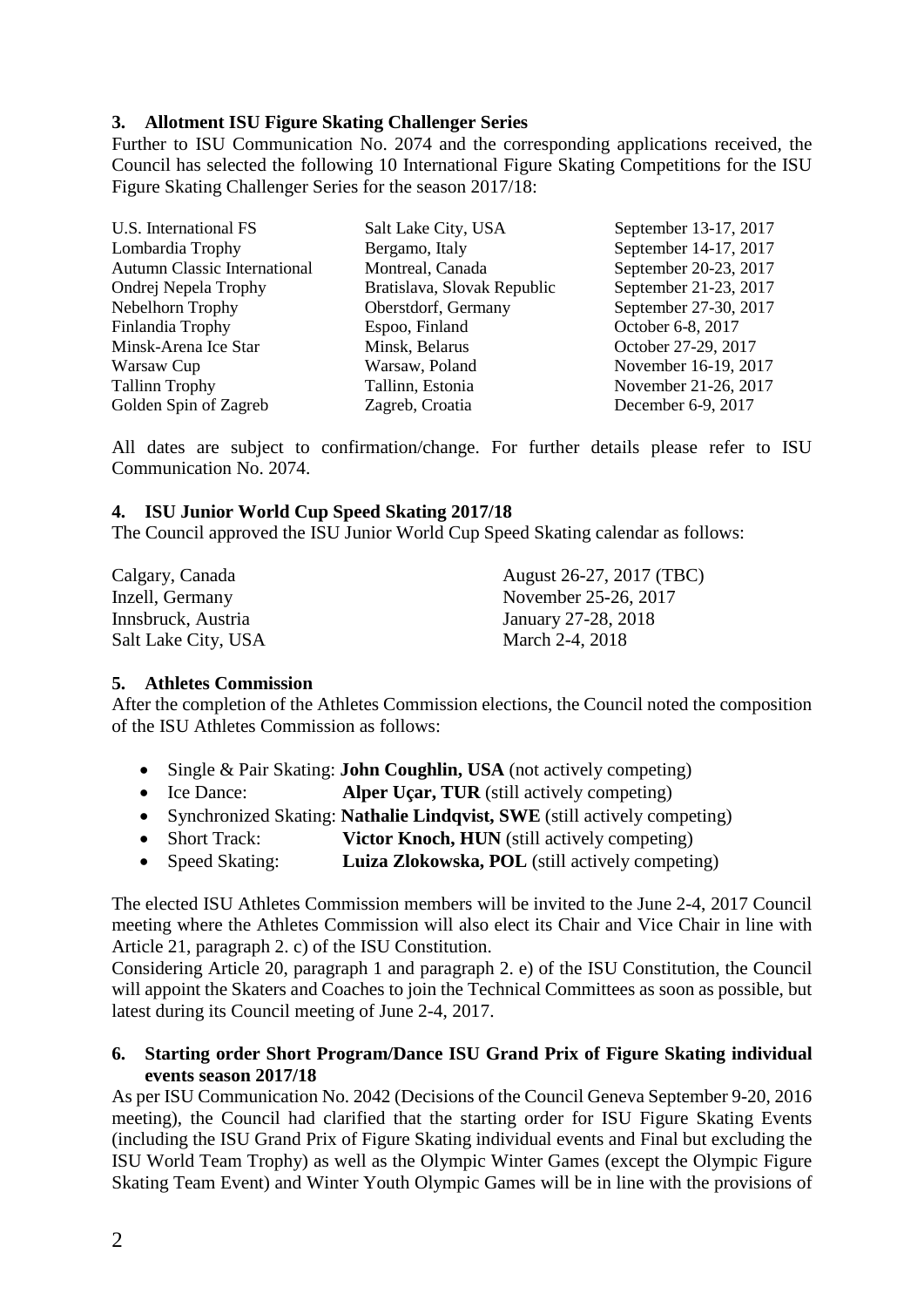Rule 513 as included in the 2016 Technical Rules Single & Pair Skating/Ice Dance and that a draw in line with the detailed provisions of Rule 513 for both the Short Program/Dance and the Free Skating/Free Dance will be conducted.

Based on the experience gained during the season 2016/17 and based on feedback from the organizing ISU Members of the ISU Grand Prix of Figure Skating individual events as well as TV rights holders for this series, the Council, in line with Article 17.1.q) of the ISU Constitution, decided to change the provision of the starting order/draw related to the ISU Grand Prix of Figure Skating 6 individual events and this restricted to the Short Program/Dance only.

Consequently, for the individual ISU Grand Prix events of the season 2017/18 the starting order in the Short Program/Dance segment will be the reverse order of the ISU World Standing placements at the time of each individual Grand Prix event. In the case of any tie, there will be a draw to determine who skates first among the tied Skaters. Skaters/Couples who have not earned any ISU World Standing points will be listed at the bottom of the ISU World Standing list in the alphabetical order of the concerned ISU Members. There will be a separate draw among those Skaters/Couples with no ISU World Standing points in line with the basic principles of Rule 513 in order to determine the starting order for those Skaters who will skate before the Skaters having earned ISU World Standing points.

### **7. Sustainability – Good Governance**

The Council mandated a Working Group composed of Council members Maria Teresa Samaranch (Coordinator), Patricia St. Peter, Jaeyoul Kim and Roland Maillard to work out an ISU Sustainability/Good Governance survey and evaluation and to make specific proposals in order to improve the ISU's governance record.

### **8. Honorary Awards**

The Council decided to award **Prof. Harm Kuipers**, member of the Medical Commission since 2000 and retiring from this position by the end of the current season, with the ISU Gold Award of Merit. The Council had previously decided to grant the same award to the former long standing (1998-2014) ISU Medical Commission member **Dr. David Mitchell**. Both the awards recognizing Prof. Kuipers and Dr. Mitchell's valuable contribution to the ISU Sports, were presented to them during the Helsinki ISU World Figure Skating Championships.

The Council furthermore formed a Working Group composed of Council members Marie Lundmark and Roland Maillard as well as Legal Advisor Béatrice Pfister to review pending Honorary Award proposals as to their compliance with the provisions of Article 15 of the ISU Constitution. The Council will review the pending proposals during its June 2017 meeting.

## **9. Ultimate Skating**

Following up on the announced "Ultimate Skating" initiative as per ISU Communication No. 2053, point 9, the Council reviewed two proposals received from Skate Canada and the Figure Skating Federation of Russia but concluded that a presentation of an Ultimate Skating Program during the exhibition of the ISU World Figure Skating Championship 2017 was premature. Furthermore, the Council agreed that before pursuing this project, its purpose and possible impact on the Synchronized Skating discipline must be better evaluated and consequently that the Ultimate Skating Project was kept on hold.

In regard to Synchronized Skating, the Council agreed that the ISU Synchronized Skating Technical Committee shall be mandated to conduct during the season 2017/18 tests at